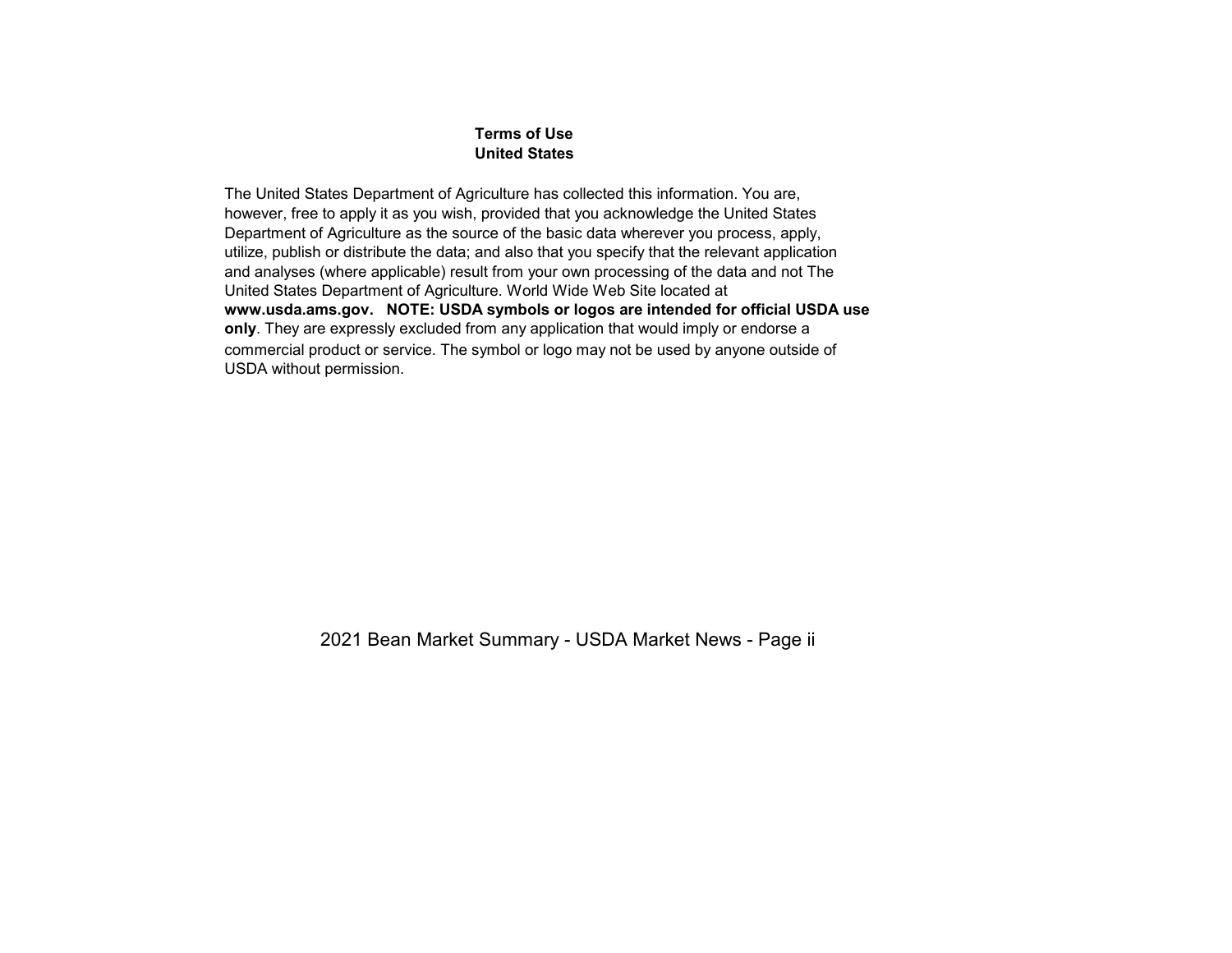|                                                     |            |            |            |            | <b>Dealer Monthly Average Price</b><br>Per Cwt By Crop Year Fob |            |            |            |            |            |            |            |
|-----------------------------------------------------|------------|------------|------------|------------|-----------------------------------------------------------------|------------|------------|------------|------------|------------|------------|------------|
|                                                     | <b>SEP</b> | <b>OCT</b> | <b>NOV</b> | <b>DEC</b> | <b>JAN</b>                                                      | <b>FEB</b> | <b>MAR</b> | <b>APR</b> | <b>MAY</b> | <b>JUN</b> | <b>JUL</b> | <b>AUG</b> |
| PINTO - Northeast Colorado/Wyoming/Western Nebraska |            |            |            |            |                                                                 |            |            |            |            |            |            |            |
| 2017-2018                                           | 35.00      | 33.30      | 33.33      | 33.00      | 31.38                                                           | 30.63      | 30.25      | 29.50      | 29.80      | 29.63      | 29.55      | 30.63      |
| 2018-2019                                           | 30.00      | 30.00      | 29.34      | 29.42      | 29.50                                                           | 29.00      | 29.50      | 28.50      | 28.50      | 29.00      | 29.00      | 29.00      |
| 2019-2020                                           | <b>NA</b>  | <b>NA</b>  | <b>NA</b>  | <b>NA</b>  | <b>NA</b>                                                       | <b>NA</b>  | <b>NA</b>  | <b>NA</b>  | <b>NA</b>  | <b>NA</b>  | <b>NA</b>  | <b>NA</b>  |
| 2020-2021                                           | 35.00      | 34.00      | 35.50      | <b>NA</b>  | <b>NA</b>                                                       | <b>NA</b>  | <b>NA</b>  | <b>NA</b>  | <b>NA</b>  | <b>NA</b>  | <b>NA</b>  | <b>NA</b>  |
| 2021-2022                                           | 56.00      | <b>NA</b>  | <b>NA</b>  | <b>NA</b>  |                                                                 |            |            |            |            |            |            |            |
| <b>PINTO - North Dakota/Minnasota</b>               |            |            |            |            |                                                                 |            |            |            |            |            |            |            |
| 2017-2018                                           | 30.50      | 28.25      | 27.50      | 28.33      | 27.88                                                           | 27.13      | 27.13      | 27.38      | 27.90      | 28.88      | 28.65      | 28.69      |
| 2018-2019                                           | 28.81      | 27.80      | 26.83      | 27.50      | 27.50                                                           | 27.00      | 27.00      | 26.50      | 26.75      | 26.75      | 26.50      | 27.75      |
| 2019-2020                                           | 31.50      | <b>NA</b>  | <b>NA</b>  | <b>NA</b>  | <b>NA</b>                                                       | 50.00      | 51.30      | 55.00      | <b>NA</b>  | <b>NA</b>  | <b>NA</b>  | <b>NA</b>  |
| 2020-2021                                           | 31.00      | 31.00      | 34.50      | 36.50      | 41.50                                                           | 41.00      | 40.50      | 40.25      | 47.00      | 47.33      | <b>NA</b>  | 49.00      |
| 2021-2022                                           | 54.00      | 54.25      | <b>NA</b>  | <b>NA</b>  |                                                                 |            |            |            |            |            |            |            |
| <b>PINTO - Idaho/Washington</b>                     |            |            |            |            |                                                                 |            |            |            |            |            |            |            |
| 2017-2018                                           | 36.00      | 36.00      | <b>NA</b>  | <b>NA</b>  | 32.75                                                           | <b>NA</b>  | <b>NA</b>  | <b>NA</b>  | <b>NA</b>  | <b>NA</b>  | <b>NA</b>  | <b>NA</b>  |
| 2018-2019                                           | <b>NA</b>  | <b>NA</b>  | <b>NA</b>  | <b>NA</b>  | <b>NA</b>                                                       | <b>NA</b>  | 30.00      | <b>NA</b>  | <b>NA</b>  | <b>NA</b>  | <b>NA</b>  | <b>NA</b>  |
| 2019-2020                                           | <b>NA</b>  | <b>NA</b>  | <b>NA</b>  | <b>NA</b>  | <b>NA</b>                                                       | <b>NA</b>  | <b>NA</b>  | <b>NA</b>  | <b>NA</b>  | <b>NA</b>  | <b>NA</b>  | <b>NA</b>  |
| 2020-2021                                           | <b>NA</b>  | <b>NA</b>  | <b>NA</b>  | <b>NA</b>  | <b>NA</b>                                                       | <b>NA</b>  | <b>NA</b>  | <b>NA</b>  | <b>NA</b>  | <b>NA</b>  | <b>NA</b>  | <b>NA</b>  |
| 2021-2022                                           | <b>NA</b>  | <b>NA</b>  | <b>NA</b>  | <b>NA</b>  |                                                                 |            |            |            |            |            |            |            |
| <b>BLACK - North Dakota/Minnesota</b>               |            |            |            |            |                                                                 |            |            |            |            |            |            |            |
| 2017-2018                                           | 35.25      | 34.00      | 34.00      | 34.67      | 33.25                                                           | 32.63      | 32.06      | 32.75      | 34.00      | <b>NA</b>  | <b>NA</b>  | <b>NA</b>  |
| 2018-2019                                           | 34.00      | 34.05      | 33.25      | 33.25      | 33.00                                                           | 33.00      | 32.50      | 33.00      | 33.00      | 33.00      | 34.00      | 31.75      |
| 2019-2020                                           | 30.00      | 35.00      | 37.00      | 36.50      | 37.50                                                           | 37.63      | 38.00      | 39.81      | <b>NA</b>  | <b>NA</b>  | <b>NA</b>  | <b>NA</b>  |
| 2020-2021                                           | 30.50      | 31.00      | 33.75      | 37.00      | 41.50                                                           | 46.50      | <b>NA</b>  | 44.00      | 50.50      | 49.00      | <b>NA</b>  | <b>NA</b>  |
| 2021-2022                                           | 58.00      | 55.50      | <b>NA</b>  | <b>NA</b>  |                                                                 |            |            |            |            |            |            |            |
| <b>BLACK</b> - Michigan                             |            |            |            |            |                                                                 |            |            |            |            |            |            |            |
| 2017-2018                                           | 37.83      | 36.12      | 36.00      | <b>NA</b>  | 34.58                                                           | 34.50      | 34.84      | 35.00      | 35.44      | 35.38      | 35.38      | 35.56      |
| 2018-2019                                           | 36.63      | 36.50      | 35.50      | 35.50      | 35.00                                                           | 35.50      | 34.50      | 34.00      | 34.50      | 34.00      | 34.00      | 34.25      |
| 2019-2020                                           | <b>NA</b>  | 33.25      | <b>NA</b>  | 40.75      | 41.06                                                           | <b>NA</b>  | 41.56      | 43.53      | <b>NA</b>  | <b>NA</b>  | <b>NA</b>  | <b>NA</b>  |
| 2020-2021                                           | <b>NA</b>  | 35.63      | <b>NA</b>  | <b>NA</b>  | <b>NA</b>                                                       | <b>NA</b>  | <b>NA</b>  | 45.75      | <b>NA</b>  | <b>NA</b>  | <b>NA</b>  | 53.75      |
| 2021-2022<br>NA=Not Available                       | 54.50      | 56.50      | <b>NA</b>  | <b>NA</b>  |                                                                 |            |            |            |            |            |            |            |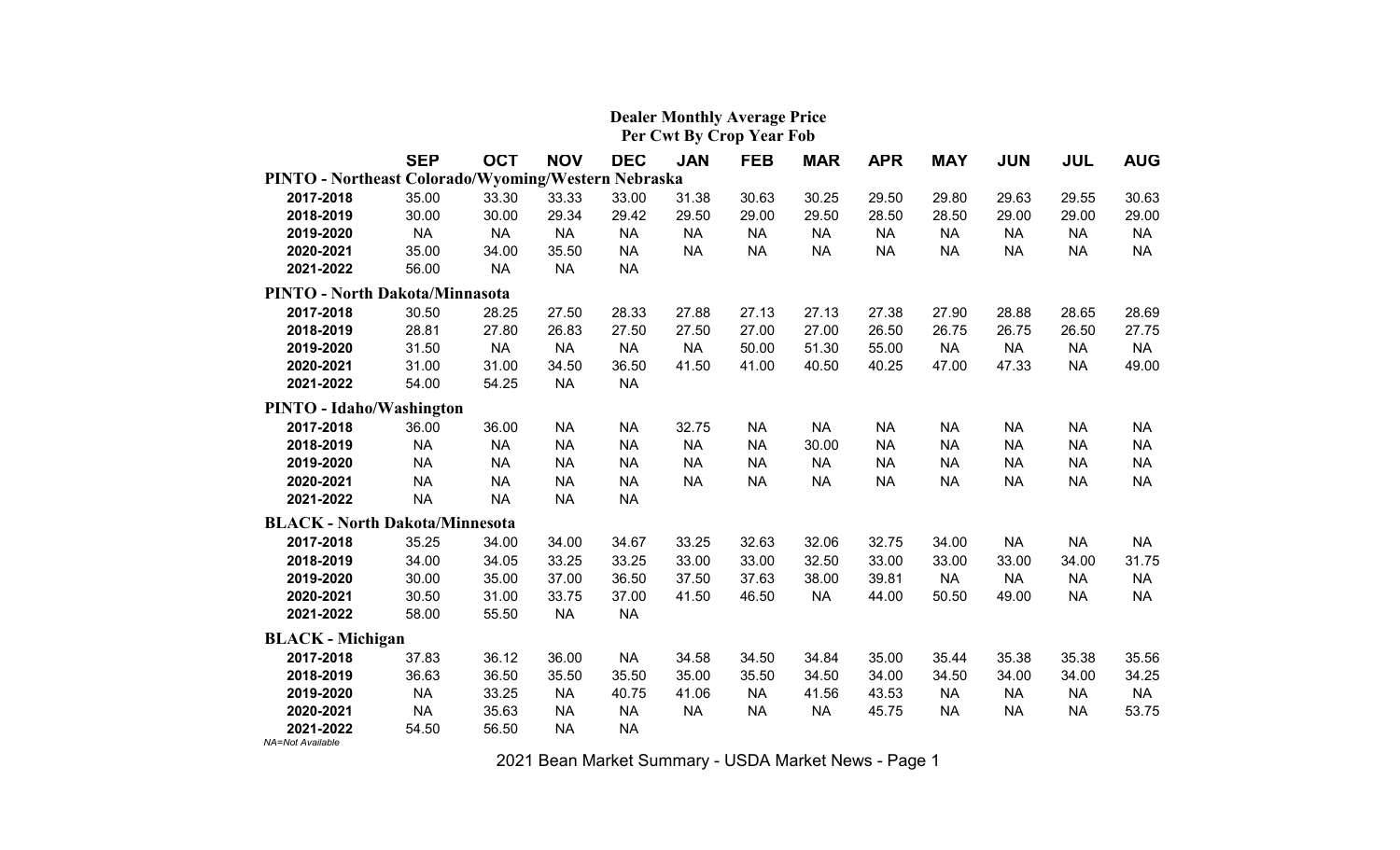#### **Grower Monthly Average Price Per Cwt By Crop Year Fob**

|                                                     | <b>SEP</b> | <b>OCT</b> | <b>NOV</b> | <b>DEC</b> | <b>JAN</b> | <b>FEB</b> | <b>MAR</b> | <b>APR</b> | <b>MAY</b> | <b>JUN</b> | <b>JUL</b> | <b>AUG</b> |
|-----------------------------------------------------|------------|------------|------------|------------|------------|------------|------------|------------|------------|------------|------------|------------|
| PINTO - Northeast Colorado/Wyoming/Western Nebraska |            |            |            |            |            |            |            |            |            |            |            |            |
| 2017-2018                                           | 24.75      | 23.20      | 21.00      | 21.00      | 21.00      | 21.00      | 21.00      | 21.00      | 21.00      | 21.00      | 21.00      | 20.88      |
| 2018-2019                                           | 20.88      | 22.00      | 22.00      | 21.17      | 21.00      | 21.50      | 22.00      | 22.00      | 21.50      | 21.00      | 21.00      | 21.00      |
| 2019-2020                                           | 22.50      | 25.00      | 27.50      | 30.00      | 32.00      | 32.50      | 34.00      | 35.25      | 35.50      | 35.50      | <b>NA</b>  | <b>NA</b>  |
| 2020-2021                                           | 24.00      | 23.50      | 23.00      | 23.00      | 25.00      | 26.00      | 28.00      | 30.75      | 34.00      | 34.75      | 35.65      | 39.79      |
| 2021-2022                                           | 45.00      | 45.00      | 45.00      | 45.00      |            |            |            |            |            |            |            |            |
| <b>PINTO - North Dakota/Minnesota</b>               |            |            |            |            |            |            |            |            |            |            |            |            |
| 2017-2018                                           | 23.25      | 21.60      | 21.33      | 21.00      | 20.50      | 20.50      | 20.50      | 20.65      | 21.00      | 21.25      | 22.00      | 22.13      |
| 2018-2019                                           | 22.25      | 21.50      | 21.50      | 21.50      | 21.50      | 21.50      | 21.50      | 21.50      | 21.50      | 21.50      | 21.50      | 21.50      |
| 2019-2020                                           | 21.00      | 23.00      | 26.00      | 32.50      | 33.50      | 33.88      | 35.00      | 36.13      | 39.00      | 39.20      | 39.00      | <b>NA</b>  |
| 2020-2021                                           | 22.50      | 22.50      | 24.00      | 26.00      | 28.25      | 31.00      | 31.00      | 30.75      | 36.75      | 36.67      | 37.98      | 42.13      |
| 2021-2022                                           | 46.80      | 47.50      | 46.00      | 45.00      |            |            |            |            |            |            |            |            |
| <b>PINTO - Idaho/Washington</b>                     |            |            |            |            |            |            |            |            |            |            |            |            |
| 2017-2018                                           | 25.75      | 25.20      | 22.00      | 22.00      | 22.00      | 22.00      | 22.00      | 22.06      | 22.35      | 21.83      | 21.50      | 22.00      |
| 2018-2019                                           | 21.88      | 22.10      | 22.00      | 22.00      | 22.00      | 22.50      | 22.50      | 22.50      | 22.50      | 22.50      | 22.50      | 22.50      |
| 2019-2020                                           | 26.00      | 27.50      | 27.50      | 30.00      | 34.00      | 34.00      | 38.00      | 38.00      | 40.63      | 41.50      | <b>NA</b>  | <b>NA</b>  |
| 2020-2021                                           | <b>NA</b>  | 25.00      | <b>NA</b>  | <b>NA</b>  | <b>NA</b>  | <b>NA</b>  | <b>NA</b>  | <b>NA</b>  | <b>NA</b>  | 34.50      | 35.00      | 36.00      |
| 2021-2022                                           | 43.25      | 45.00      | 45.00      | 45.00      |            |            |            |            |            |            |            |            |
| <b>BLACK</b> - Michigan                             |            |            |            |            |            |            |            |            |            |            |            |            |
| 2017-2018                                           | 32.50      | 30.00      | 27.00      | <b>NA</b>  | <b>NA</b>  | 27.00      | <b>NA</b>  | 28.50      | 28.50      | 28.50      | 28.50      | 29.00      |
| 2018-2019                                           | 29.69      | 30.10      | 29.50      | 29.50      | 29.50      | 29.50      | 29.50      | 29.25      | 29.00      | 28.00      | 28.00      | 28.00      |
| 2019-2020                                           | 27.00      | 27.50      | 29.00      | 29.00      | 30.00      | 30.25      | 33.00      | <b>NA</b>  | <b>NA</b>  | <b>NA</b>  | <b>NA</b>  | <b>NA</b>  |
| 2020-2021                                           | 28.00      | 27.00      | 27.50      | 27.50      | 32.88      | 33.25      | 34.00      | 35.00      | 38.25      | <b>NA</b>  | <b>NA</b>  | <b>NA</b>  |
| 2021-2022                                           | 46.00      | 47.00      | 47.75      | 48.00      |            |            |            |            |            |            |            |            |
| <b>BLACK - North Dakota/Minnesota</b>               |            |            |            |            |            |            |            |            |            |            |            |            |
| 2017-2018                                           | 27.25      | 26.80      | 26.33      | 26.00      | 26.00      | 25.63      | 25.50      | 25.00      | 25.50      | 25.50      | 25.50      | 25.50      |
| 2018-2019                                           | 26.00      | 26.00      | 26.00      | 26.00      | 25.50      | 25.50      | 26.00      | 26.00      | 25.50      | 25.50      | 25.50      | 24.50      |
| 2019-2020                                           | 23.50      | 23.00      | 24.00      | 24.50      | 24.88      | 26.00      | 26.30      | 26.50      | 26.50      | 26.30      | 26.00      | 26.00      |
| 2020-2021                                           | 24.50      | 24.50      | 24.00      | 24.00      | 27.50      | 29.00      | 29.50      | 29.50      | 37.75      | 38.79      | 39.23      | 42.86      |
| 2021-2022                                           | 46.92      | 47.50      | 46.50      | 46.50      |            |            |            |            |            |            |            |            |

*NA=Not Available*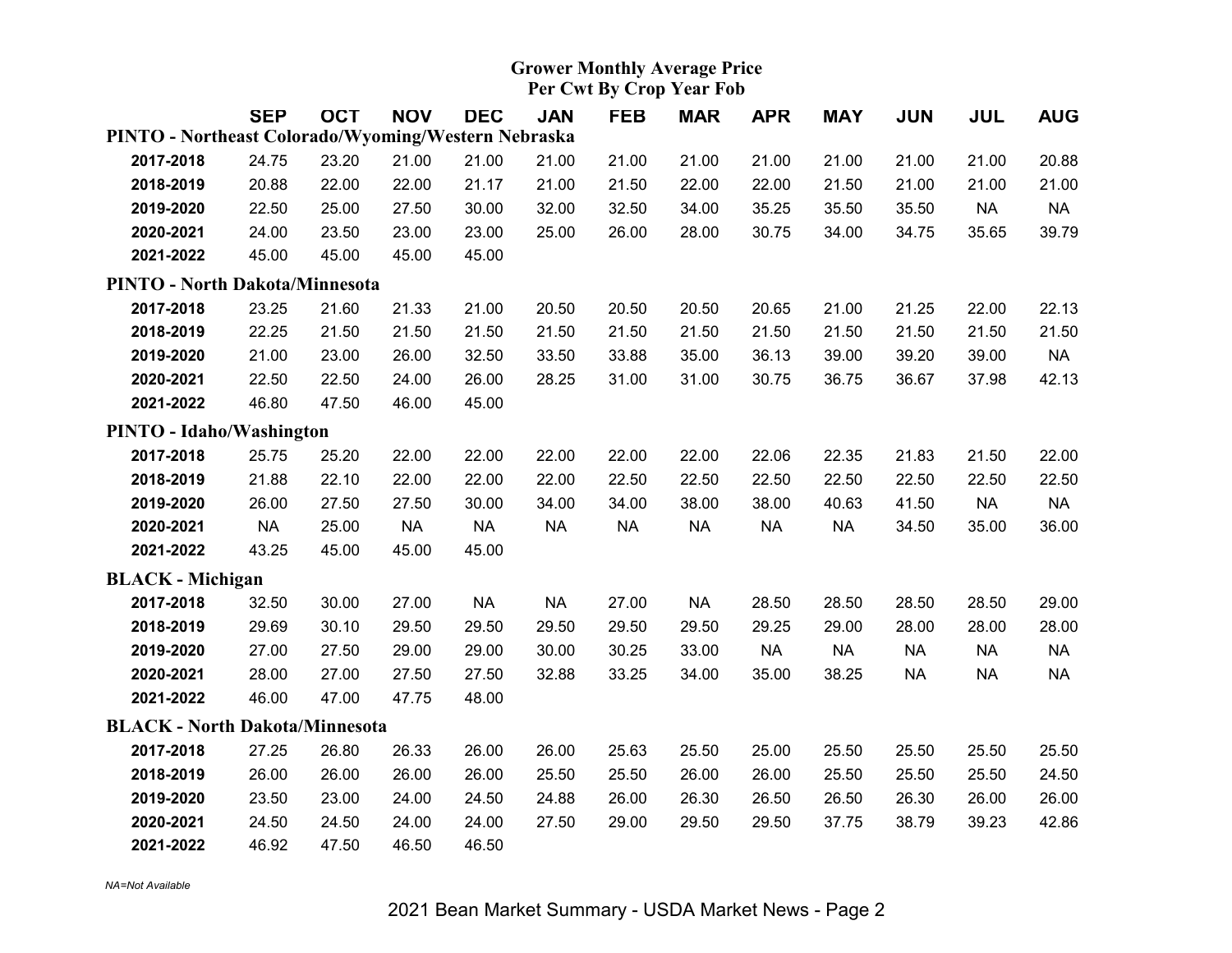#### **Dealer Monthly Average Price Per Cwt By Crop Year Fob**

|                                        | <b>SEP</b> | <b>OCT</b> | <b>NOV</b> | <b>DEC</b> | <b>JAN</b> | <b>FEB</b> | <b>MAR</b> | <b>APR</b> | <b>MAY</b> | <b>JUN</b> | <b>JUL</b> | <b>AUG</b> |
|----------------------------------------|------------|------------|------------|------------|------------|------------|------------|------------|------------|------------|------------|------------|
| <b>GARBANZO - Idaho/Washington</b>     |            |            |            |            |            |            |            |            |            |            |            |            |
| 2017-2018                              | 63.00      | 63.00      | <b>NA</b>  | 65.00      | <b>NA</b>  | <b>NA</b>  | <b>NA</b>  | <b>NA</b>  | <b>NA</b>  | <b>NA</b>  | <b>NA</b>  | NА         |
| 2018-2019                              | <b>NA</b>  | 28.50      | <b>NA</b>  | <b>NA</b>  | <b>NA</b>  | <b>NA</b>  | <b>NA</b>  | <b>NA</b>  | <b>NA</b>  | <b>NA</b>  | <b>NA</b>  | NA         |
| 2019-2020                              | <b>NA</b>  | <b>NA</b>  | <b>NA</b>  | <b>NA</b>  | <b>NA</b>  | <b>NA</b>  | <b>NA</b>  | <b>NA</b>  | <b>NA</b>  | <b>NA</b>  | <b>NA</b>  | NA         |
| 2020-2021                              | <b>NA</b>  | <b>NA</b>  | <b>NA</b>  | <b>NA</b>  | <b>NA</b>  | <b>NA</b>  | <b>NA</b>  | <b>NA</b>  | <b>NA</b>  | <b>NA</b>  | <b>NA</b>  | <b>NA</b>  |
| 2021-2022                              | <b>NA</b>  | <b>NA</b>  | <b>NA</b>  | <b>NA</b>  |            |            |            |            |            |            |            |            |
| <b>GARBANZO - North Dakota/Montana</b> |            |            |            |            |            |            |            |            |            |            |            |            |
| 2017-2018                              | <b>NA</b>  | <b>NA</b>  | <b>NA</b>  | <b>NA</b>  | <b>NA</b>  | <b>NA</b>  | <b>NA</b>  | <b>NA</b>  | <b>NA</b>  | <b>NA</b>  | <b>NA</b>  | NА         |
| 2018-2019                              | <b>NA</b>  | <b>NA</b>  | <b>NA</b>  | <b>NA</b>  | <b>NA</b>  | <b>NA</b>  | <b>NA</b>  | <b>NA</b>  | <b>NA</b>  | <b>NA</b>  | <b>NA</b>  | NA         |
| 2019-2020                              | <b>NA</b>  | <b>NA</b>  | <b>NA</b>  | <b>NA</b>  | <b>NA</b>  | <b>NA</b>  | <b>NA</b>  | <b>NA</b>  | <b>NA</b>  | <b>NA</b>  | <b>NA</b>  | NA         |
| 2020-2021                              | <b>NA</b>  | <b>NA</b>  | <b>NA</b>  | <b>NA</b>  | <b>NA</b>  | <b>NA</b>  | <b>NA</b>  | <b>NA</b>  | <b>NA</b>  | <b>NA</b>  | <b>NA</b>  | NA         |
| 2021-2022                              | <b>NA</b>  | <b>NA</b>  | <b>NA</b>  | <b>NA</b>  |            |            |            |            |            |            |            |            |

#### **Grower Monthly Average Price**

**Per Cwt By Crop Year Fob**

| <b>SEP</b> | <b>OCT</b> | <b>NOV</b> | <b>DEC</b>                                                                   | <b>JAN</b> | <b>FEB</b> | <b>MAR</b> | <b>APR</b> | <b>MAY</b> | <b>JUN</b> | JUL       | <b>AUG</b> |  |
|------------|------------|------------|------------------------------------------------------------------------------|------------|------------|------------|------------|------------|------------|-----------|------------|--|
|            |            |            |                                                                              |            |            |            |            |            |            |           |            |  |
| 38.75      | 40.00      | 42.00      | 42.67                                                                        | 42.75      | 42.50      | 42.00      | 41.50      | 39.90      | 35.75      | 29.20     | 22.75      |  |
| 21.00      | 18.90      | 17.67      | 18.50                                                                        | 19.00      | 18.50      | 20.50      | 20.50      | 20.50      | 21.00      | 21.00     | 19.00      |  |
| 16.00      | 14.75      | 14.75      | 15.25                                                                        | 15.25      | 15.25      | 15.25      | 15.25      | 15.75      | 17.25      | 19.69     | 20.50      |  |
| 20.50      | 20.50      | 21.00      | 20.50                                                                        | 21.50      | 21.50      | 26.00      | 29.00      | 30.00      | 30.89      | 32.87     | 36.69      |  |
| 42.75      | 43.50      | 41.00      | 40.00                                                                        |            |            |            |            |            |            |           |            |  |
|            |            |            |                                                                              |            |            |            |            |            |            |           |            |  |
| 44.50      | 47.00      | 50.00      | 51.00                                                                        | 48.13      | 48.25      | 39.50      | 39.63      | 45.50      | 38.50      | 27.90     | 19.00      |  |
| 19.00      | 18.60      | 18.50      | 18.84                                                                        | 18.50      | 17.00      | 17.00      | 17.00      | 17.00      | 17.00      | 17.00     | 16.50      |  |
| 14.50      | 15.50      | 15.50      | 15.00                                                                        | 15.34      | <b>NA</b>  | NA         | <b>NA</b>  | 17.00      | 17.00      | 17.00     | 16.00      |  |
| 16.00      | 18.00      | 17.50      | 18.00                                                                        | 22.00      | 21.00      | 22.75      | 24.00      | 24.50      | <b>NA</b>  | <b>NA</b> | 39.50      |  |
| 44.50      | 44.50      | 44.50      | 40.00                                                                        |            |            |            |            |            |            |           |            |  |
|            |            |            | <b>GARBANZO - Idaho/Washington</b><br><b>GARBANZO - North Dakota/Montana</b> |            |            |            |            |            |            |           |            |  |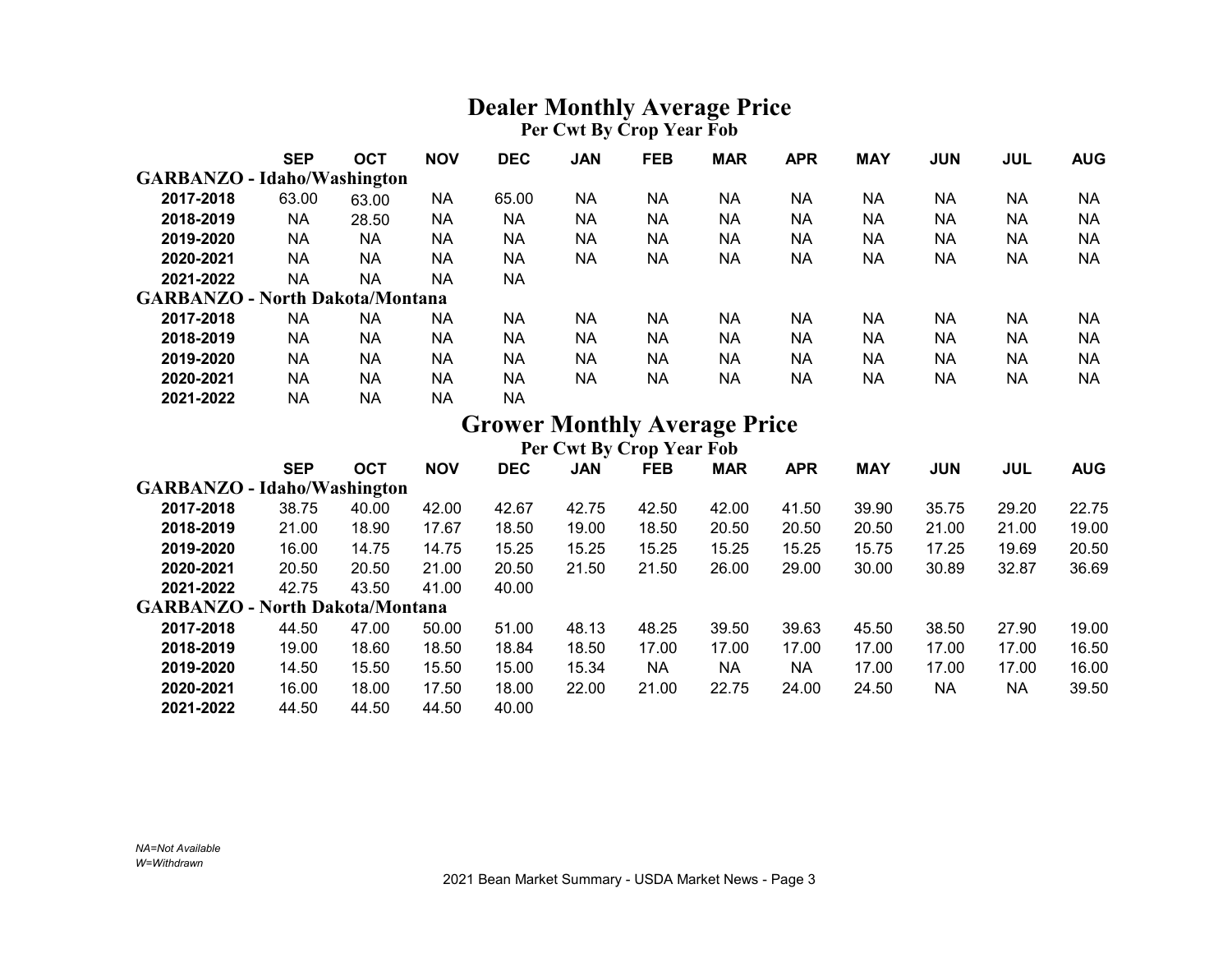## **Dealer Monthly Average Price**

**Per Cwt By Crop Year Fob**

|                                                               | <b>SEP</b> | <b>OCT</b> | <b>NOV</b> | <b>DEC</b> | <b>JAN</b> | <b>FEB</b> | <b>MAR</b> | <b>APR</b> | <b>MAY</b> | <b>JUN</b> | <b>JUL</b> | <b>AUG</b> |
|---------------------------------------------------------------|------------|------------|------------|------------|------------|------------|------------|------------|------------|------------|------------|------------|
| PEA BEAN - Michigan No 1's                                    |            |            |            |            |            |            |            |            |            |            |            |            |
| 2017-2018                                                     | 36.00      | 34.25      | 34.50      | <b>NA</b>  | 34.17      | 34.10      | 33.38      | 34.13      | 35.25      | <b>NA</b>  | 34.50      | 34.50      |
| 2018-2019                                                     | 32.63      | 32.38      | 32.50      | <b>NA</b>  | 32.88      | 32.13      | 33.75      | 34.50      | 34.50      | 35.00      | 35.75      | 36.00      |
| 2019-2020                                                     | <b>NA</b>  | 35.63      | <b>NA</b>  | <b>NA</b>  | <b>NA</b>  | <b>NA</b>  | <b>NA</b>  | 54.25      | <b>NA</b>  | <b>NA</b>  | <b>NA</b>  | <b>NA</b>  |
| 2020-2021                                                     | 37.13      | <b>NA</b>  | <b>NA</b>  | <b>NA</b>  | <b>NA</b>  | <b>NA</b>  | <b>NA</b>  | <b>NA</b>  | <b>NA</b>  | <b>NA</b>  | <b>NA</b>  | <b>NA</b>  |
| 2021-2022                                                     | 37.13      | <b>NA</b>  | <b>NA</b>  | <b>NA</b>  |            |            |            |            |            |            |            |            |
| <b>PEA BEAN - North Dakota/Minnesota</b>                      |            |            |            |            |            |            |            |            |            |            |            |            |
| 2017-2018                                                     | 38.50      | 34.00      | <b>NA</b>  | <b>NA</b>  | <b>NA</b>  | 32.25      | 31.75      | <b>NA</b>  | 32.00      | <b>NA</b>  | <b>NA</b>  | <b>NA</b>  |
| 2018-2019                                                     | 29.50      | 29.63      | 29.00      | <b>NA</b>  | <b>NA</b>  | 32.00      | 33.50      | 29.25      | <b>NA</b>  | 32.00      | <b>NA</b>  | 33.00      |
| 2019-2020                                                     | <b>NA</b>  | <b>NA</b>  | <b>NA</b>  | <b>NA</b>  | <b>NA</b>  | <b>NA</b>  | <b>NA</b>  | <b>NA</b>  | <b>NA</b>  | <b>NA</b>  | <b>NA</b>  | <b>NA</b>  |
| 2020-2021                                                     | <b>NA</b>  | <b>NA</b>  | <b>NA</b>  | <b>NA</b>  | <b>NA</b>  | <b>NA</b>  | <b>NA</b>  | <b>NA</b>  | <b>NA</b>  | <b>NA</b>  | <b>NA</b>  | <b>NA</b>  |
| 2021-2022                                                     | <b>NA</b>  | <b>NA</b>  | <b>NA</b>  | <b>NA</b>  |            |            |            |            |            |            |            |            |
| <b>LIGHT RED KIDNEY - Eastern Colorado/Southwest Nebraska</b> |            |            |            |            |            |            |            |            |            |            |            |            |
| 2017-2018                                                     | <b>NA</b>  | <b>NA</b>  | <b>NA</b>  | <b>NA</b>  | <b>NA</b>  | <b>NA</b>  | <b>NA</b>  | <b>NA</b>  | <b>NA</b>  | <b>NA</b>  | <b>NA</b>  | <b>NA</b>  |
| 2018-2019                                                     | <b>NA</b>  | <b>NA</b>  | <b>NA</b>  | 49.00      | <b>NA</b>  | <b>NA</b>  | 50.00      | <b>NA</b>  | <b>NA</b>  | <b>NA</b>  | <b>NA</b>  | <b>NA</b>  |
| 2019-2020                                                     | <b>NA</b>  | <b>NA</b>  | <b>NA</b>  | <b>NA</b>  | <b>NA</b>  | <b>NA</b>  | <b>NA</b>  | <b>NA</b>  | <b>NA</b>  | <b>NA</b>  | <b>NA</b>  | <b>NA</b>  |
| 2020-2021                                                     | <b>NA</b>  | <b>NA</b>  | <b>NA</b>  | <b>NA</b>  | <b>NA</b>  | <b>NA</b>  | <b>NA</b>  | <b>NA</b>  | <b>NA</b>  | <b>NA</b>  | <b>NA</b>  | <b>NA</b>  |
| 2021-2022                                                     | <b>NA</b>  | <b>NA</b>  | <b>NA</b>  | <b>NA</b>  |            |            |            |            |            |            |            |            |
| <b>LIGHT RED KIDNEY -Minnesota/Wisconsin</b>                  |            |            |            |            |            |            |            |            |            |            |            |            |
| 2017-2018                                                     | 45.00      | 44.00      | <b>NA</b>  | 45.00      | 45.00      | <b>NA</b>  | 44.50      | 46.00      | <b>NA</b>  | 46.00      | <b>NA</b>  | <b>NA</b>  |
| 2018-2019                                                     | 47.75      | 47.50      | <b>NA</b>  | 49.25      | 49.25      | <b>NA</b>  | <b>NA</b>  | <b>NA</b>  | <b>NA</b>  | <b>NA</b>  | <b>NA</b>  | 48.50      |
| 2019-2020                                                     | <b>NA</b>  | <b>NA</b>  | <b>NA</b>  | <b>NA</b>  | 64.50      | <b>NA</b>  | <b>NA</b>  | <b>NA</b>  | <b>NA</b>  | <b>NA</b>  | <b>NA</b>  | <b>NA</b>  |
| 2020-2021                                                     | <b>NA</b>  | <b>NA</b>  | <b>NA</b>  | <b>NA</b>  | <b>NA</b>  | <b>NA</b>  | <b>NA</b>  | <b>NA</b>  | <b>NA</b>  | <b>NA</b>  | <b>NA</b>  | <b>NA</b>  |
| 2021-2022                                                     | <b>NA</b>  | <b>NA</b>  | <b>NA</b>  | <b>NA</b>  |            |            |            |            |            |            |            |            |
| <b>GREAT NORTHERN - Western Nebraska/Eastern Wyoming</b>      |            |            |            |            |            |            |            |            |            |            |            |            |
| 2017-2018                                                     | 35.00      | 35.60      | 33.33      | 34.67      | 33.63      | 34.25      | 33.25      | 33.50      | 33.50      | 33.50      | 33.13      | 33.50      |
| 2018-2019                                                     | 33.50      | 33.50      | 33.34      | 34.25      | 35.50      | 38.00      | 39.50      | 40.50      | <b>NA</b>  | <b>NA</b>  | <b>NA</b>  | 47.00      |
| 2019-2020                                                     | <b>NA</b>  | <b>NA</b>  | 62.50      | <b>NA</b>  | <b>NA</b>  | <b>NA</b>  | 69.00      | <b>NA</b>  | <b>NA</b>  | <b>NA</b>  | <b>NA</b>  | <b>NA</b>  |
| 2020-2021                                                     | <b>NA</b>  | <b>NA</b>  | <b>NA</b>  | <b>NA</b>  | <b>NA</b>  | <b>NA</b>  | <b>NA</b>  | <b>NA</b>  | <b>NA</b>  | <b>NA</b>  | <b>NA</b>  | <b>NA</b>  |
| 2021-2022                                                     | <b>NA</b>  | <b>NA</b>  | <b>NA</b>  | <b>NA</b>  |            |            |            |            |            |            |            |            |

*NA=Not Available*

*W=Withdrawn*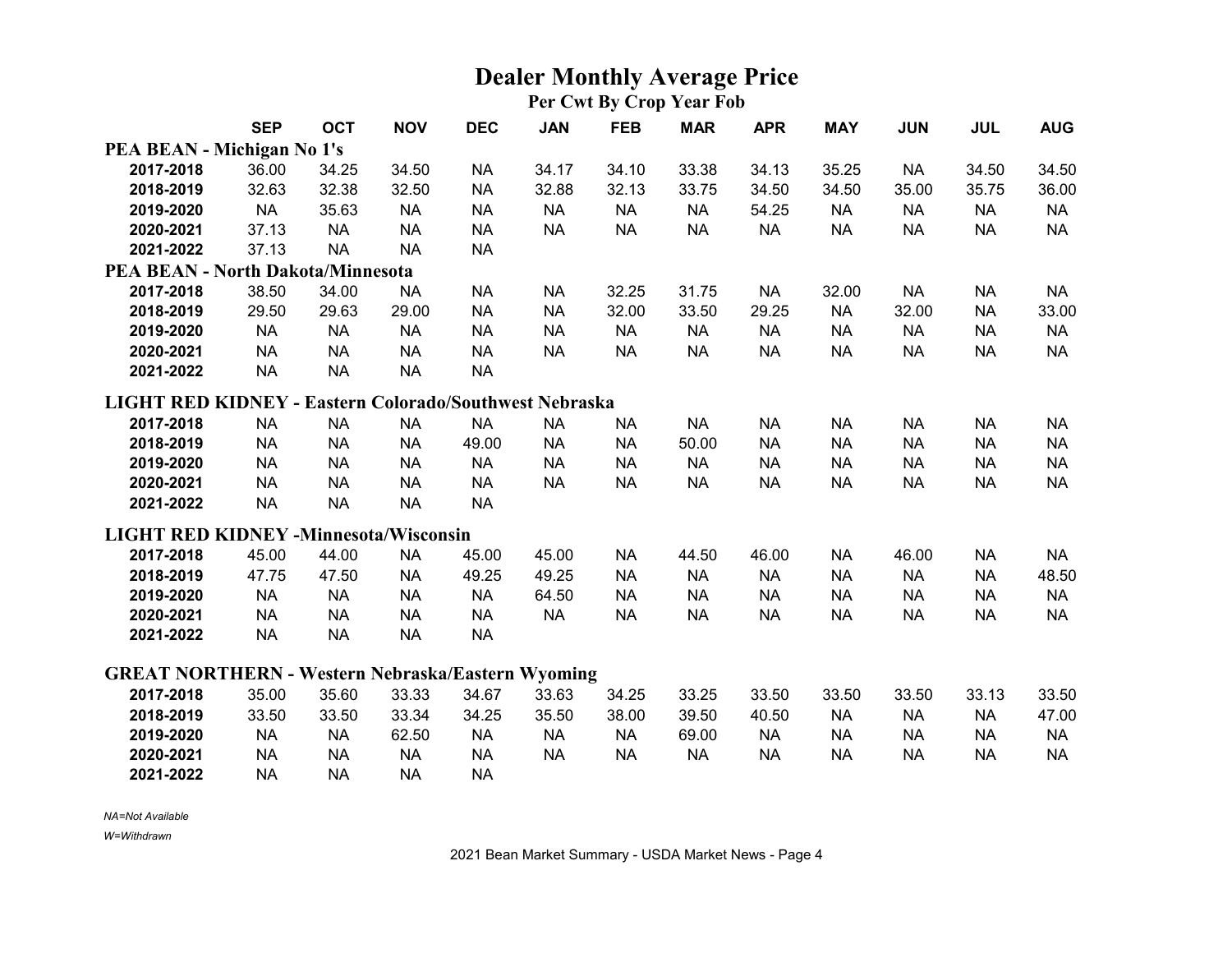## **Grower Monthly Average Price**

**Per Cwt By Crop Year Fob**

|                                                          | <b>SEP</b> | <b>OCT</b> | <b>NOV</b> | <b>DEC</b> | <b>JAN</b> | <b>FEB</b> | <b>MAR</b> | <b>APR</b> | <b>MAY</b> | <b>JUN</b> | <b>JUL</b> | <b>AUG</b> |
|----------------------------------------------------------|------------|------------|------------|------------|------------|------------|------------|------------|------------|------------|------------|------------|
| PEA BEAN - Michigan No 1's                               |            |            |            |            |            |            |            |            |            |            |            |            |
| 2017-2018                                                | 28.75      | 27.00      | 26.00      | <b>NA</b>  | <b>NA</b>  | <b>NA</b>  | <b>NA</b>  | 27.25      | 27.50      | 27.50      | 27.50      | 27.38      |
| 2018-2019                                                | 26.17      | 25.10      | 25.25      | 25.25      | 25.38      | 25.50      | 25.88      | 25.88      | 26.50      | 26.50      | 30.75      | <b>NA</b>  |
| 2019-2020                                                | 26.00      | 28.50      | 31.00      | 31.00      | <b>NA</b>  | 45.00      | 45.00      | <b>NA</b>  | <b>NA</b>  | <b>NA</b>  | <b>NA</b>  | <b>NA</b>  |
| 2020-2021                                                | 28.00      | 27.00      | 28.25      | 28.25      | 33.88      | 33.00      | 33.50      | 34.60      | 40.00      | <b>NA</b>  | <b>NA</b>  | <b>NA</b>  |
| 2021-2022                                                | 45.00      | 44.00      | 44.75      | 44.25      |            |            |            |            |            |            |            |            |
| <b>PEA BEAN - North Dakota/Minnesota</b>                 |            |            |            |            |            |            |            |            |            |            |            |            |
| 2017-2018                                                | 25.25      | 23.80      | 23.50      | 23.50      | 23.50      | 23.50      | 23.50      | 23.50      | 24.00      | 23.63      | 23.00      | 22.75      |
| 2018-2019                                                | 22.00      | 21.60      | 21.50      | 21.50      | 21.50      | 21.50      | 21.50      | 21.50      | 21.50      | 21.50      | 21.50      | 21.50      |
| 2019-2020                                                | 22.00      | 23.50      | 25.00      | 26.50      | 29.00      | 29.25      | 229.50     | 31.50      | 32.25      | 32.50      | 32.50      | <b>NA</b>  |
| 2020-2021                                                | 26.00      | 26.00      | 26.50      | 26.50      | 28.25      | 29.75      | 32.00      | 32.00      | 33.25      | 33.65      | 34.63      | 37.71      |
| 2021-2022                                                | 41.13      | 42.00      | 42.00      | 42.00      |            |            |            |            |            |            |            |            |
| LIGHT RED KIDNEY - Eastern Colorado/Southwest Nebraska   |            |            |            |            |            |            |            |            |            |            |            |            |
| 2017-2018                                                | 35.00      | 35.00      | 35.00      | 35.00      | 35.00      | 35.00      | 35.00      | 35.00      | 35.00      | 35.00      | 35.00      | 35.00      |
| 2018-2019                                                | 35.00      | 35.00      | 35.00      | 35.00      | 35.00      | 35.00      | 35.00      | 35.00      | 35.00      | 35.00      | 35.00      | <b>NA</b>  |
| 2019-2020                                                | 36.50      | 39.00      | 39.00      | 39.00      | 39.00      | 39.13      | 39.50      | <b>NA</b>  | <b>NA</b>  | <b>NA</b>  | <b>NA</b>  | <b>NA</b>  |
| 2020-2021                                                | 43.00      | <b>NA</b>  | <b>NA</b>  | <b>NA</b>  | <b>NA</b>  | <b>NA</b>  | <b>NA</b>  | <b>NA</b>  | <b>NA</b>  | <b>NA</b>  | <b>NA</b>  | <b>NA</b>  |
| 2021-2022                                                | 50.00      | 50.00      | 50.00      | 50.00      |            |            |            |            |            |            |            |            |
| <b>LIGHT RED KIDNEY -Minnesota/Wisconsin</b>             |            |            |            |            |            |            |            |            |            |            |            |            |
| 2017-2018                                                | 33.75      | 34.00      | 34.10      | 34.00      | 34.00      | 34.00      | 34.00      | 34.00      | 34.00      | 33.38      | 33.70      | 33.94      |
| 2018-2019                                                | 34.57      | 34.90      | 34.50      | 34.50      | 34.50      | 34.50      | 34.50      | 34.50      | 34.50      | 35.00      | 35.00      | 35.00      |
| 2019-2020                                                | 35.00      | 35.00      | 38.00      | 41.00      | 41.25      | 41.50      | 41.50      | 41.50      | 41.50      | 47.50      | <b>NA</b>  | <b>NA</b>  |
| 2020-2021                                                | 41.50      | 41.50      | 41.50      | 41.50      | 42.00      | 42.00      | 42.25      | 43.25      | 46.00      | 47.00      | 47.75      | 48.00      |
| 2021-2022                                                | 47.00      | 45.75      | 44.50      | 45.00      |            |            |            |            |            |            |            |            |
| <b>GREAT NORTHERN - Western Nebraska/Eastern Wyoming</b> |            |            |            |            |            |            |            |            |            |            |            |            |
| 2017-2018                                                | 26.00      | 24.20      | 21.00      | 21.00      | 21.00      | 21.00      | 21.00      | 21.00      | 21.00      | 21.00      | 21.00      | 21.00      |
| 2018-2019                                                | 21.00      | 22.00      | 21.67      | 21.00      | 22.00      | 23.50      | 24.00      | 24.00      | 24.00      | 24.00      | 24.00      | <b>NA</b>  |
| 2019-2020                                                | 27.00      | 30.00      | 32.50      | 35.00      | 35.00      | 35.50      | 37.00      | 37.13      | 37.50      | 37.50      | <b>NA</b>  | <b>NA</b>  |
| 2020-2021                                                | 31.00      | 31.00      | 30.00      | 30.00      | 30.00      | 30.00      | 30.00      | 30.00      | 30.00      | 30.00      | 30.00      | 30.00      |
| 2021-2022                                                | 31.00      | 31.00      | 30.00      | 30.00      |            |            |            |            |            |            |            |            |
|                                                          |            |            |            |            |            |            |            |            |            |            |            |            |

*NA=Not Available*

*W=Withdrawn*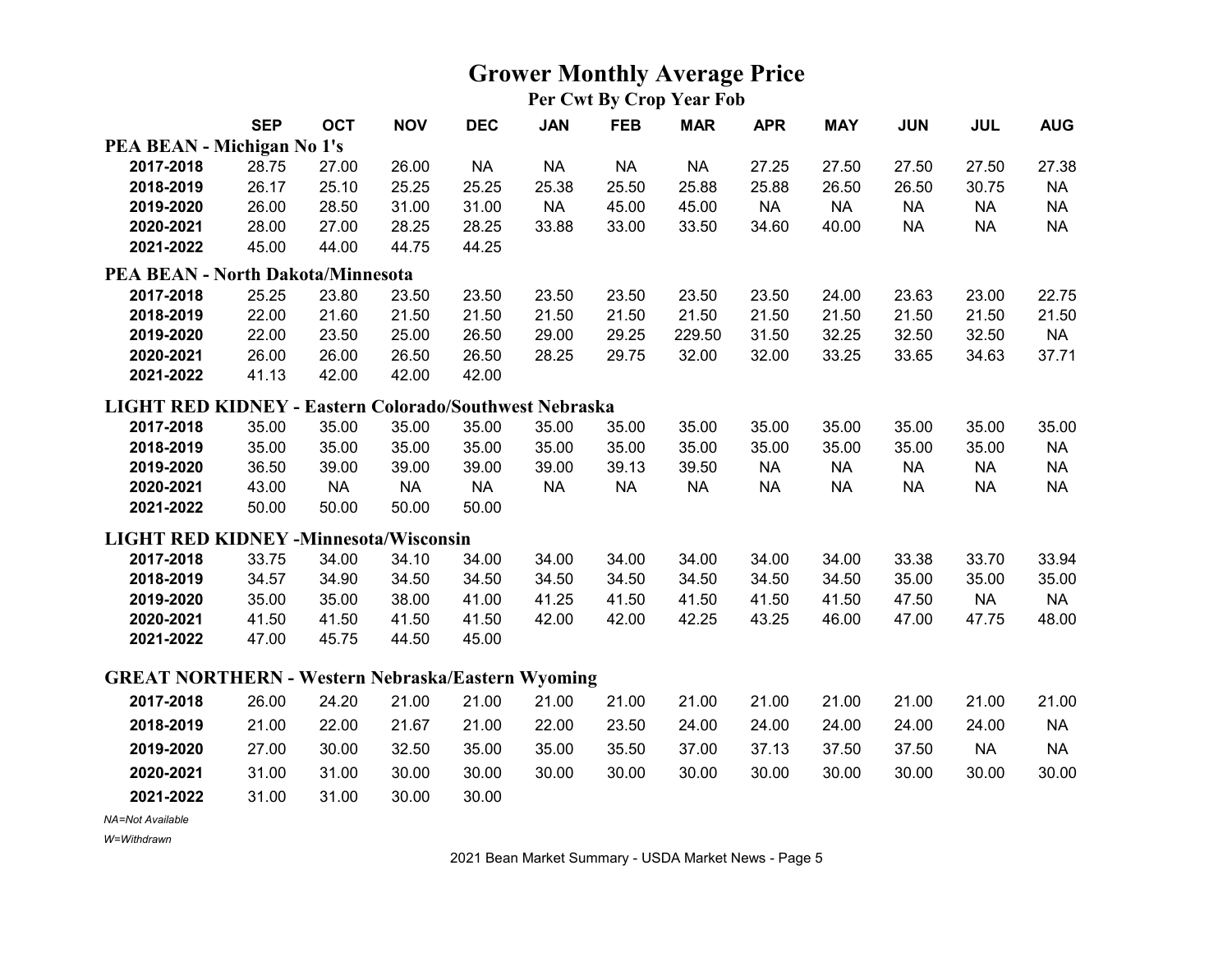### **Dealer Monthly Average Price**

**Per Cwt By Crop Year Fob**

|                                              | <b>SEP</b> | <b>OCT</b> | <b>NOV</b> | <b>DEC</b> | <b>JAN</b> | <b>FEB</b> | <b>MAR</b> | <b>APR</b> | <b>MAY</b> | <b>JUN</b> | <b>JUL</b> | <b>AUG</b> |
|----------------------------------------------|------------|------------|------------|------------|------------|------------|------------|------------|------------|------------|------------|------------|
| <b>DARK RED KIDNEY - Minnesota/Wisconsin</b> |            |            |            |            |            |            |            |            |            |            |            |            |
| 2017-2018                                    | 46.00      | 45.00      | 46.50      | <b>NA</b>  | 46.63      | <b>NA</b>  | 49.50      | <b>NA</b>  | <b>NA</b>  | NА         | <b>NA</b>  | <b>NA</b>  |
| 2018-2019                                    | 48.75      | 49.50      | 48.25      | 50.50      | 51.00      | <b>NA</b>  | NA         | 51.50      | NA         | 51.00      | NA         | <b>NA</b>  |
| 2019-2020                                    | <b>NA</b>  | <b>NA</b>  | <b>NA</b>  | <b>NA</b>  | 57.50      | <b>NA</b>  | <b>NA</b>  | <b>NA</b>  | <b>NA</b>  | <b>NA</b>  | <b>NA</b>  | <b>NA</b>  |
| 2020-2021                                    | <b>NA</b>  | <b>NA</b>  | <b>NA</b>  | <b>NA</b>  | <b>NA</b>  | <b>NA</b>  | <b>NA</b>  | 55.00      | 55.00      | NА         | <b>NA</b>  | <b>NA</b>  |
| 2021-2022                                    | <b>NA</b>  | <b>NA</b>  | <b>NA</b>  | <b>NA</b>  |            |            |            |            |            |            |            |            |
| <b>SMALL RED - Idaho/Washington</b>          |            |            |            |            |            |            |            |            |            |            |            |            |
| 2017-2018                                    | 38.00      | 37.75      | 37.00      | <b>NA</b>  | <b>NA</b>  | <b>NA</b>  | <b>NA</b>  | <b>NA</b>  | <b>NA</b>  | <b>NA</b>  | <b>NA</b>  | <b>NA</b>  |
| 2018-2019                                    | 39.00      | 39.00      | 37.50      | <b>NA</b>  | NA         | 38.00      | 38.00      | NA         | NA         | <b>NA</b>  | NA         | 38.00      |
| 2019-2020                                    | <b>NA</b>  | <b>NA</b>  | <b>NA</b>  | <b>NA</b>  | <b>NA</b>  | <b>NA</b>  | <b>NA</b>  | <b>NA</b>  | <b>NA</b>  | <b>NA</b>  | <b>NA</b>  | <b>NA</b>  |
| 2020-2021                                    | <b>NA</b>  | <b>NA</b>  | <b>NA</b>  | <b>NA</b>  | <b>NA</b>  | <b>NA</b>  | <b>NA</b>  | <b>NA</b>  | <b>NA</b>  | <b>NA</b>  | <b>NA</b>  | <b>NA</b>  |
| 2021-2022                                    | <b>NA</b>  | <b>NA</b>  | <b>NA</b>  | <b>NA</b>  |            |            |            |            |            |            |            |            |
| <b>SMALL RED - Michigan</b>                  |            |            |            |            |            |            |            |            |            |            |            |            |
| 2017-2018                                    | 37.00      | <b>NA</b>  | 44.00      | 43.50      | 43.00      | 41.50      | <b>NA</b>  | NA         | <b>NA</b>  | <b>NA</b>  | NA         | NA         |
| 2018-2019                                    | 40.00      | 38.00      | 38.63      | 37.75      | 39.00      | 39.25      | 39.00      | 37.00      | 37.75      | 38.00      | NA         | 38.50      |
| 2019-2020                                    | <b>NA</b>  | 39.75      | <b>NA</b>  | 52.00      | <b>NA</b>  | <b>NA</b>  | <b>NA</b>  | <b>NA</b>  | <b>NA</b>  | <b>NA</b>  | <b>NA</b>  | <b>NA</b>  |
| 2020-2021                                    | <b>NA</b>  | <b>NA</b>  | <b>NA</b>  | <b>NA</b>  | <b>NA</b>  | <b>NA</b>  | <b>NA</b>  | <b>NA</b>  | <b>NA</b>  | <b>NA</b>  | <b>NA</b>  | <b>NA</b>  |
| 2021-2022                                    | 57.00      | <b>NA</b>  | <b>NA</b>  | <b>NA</b>  |            |            |            |            |            |            |            |            |

*NA=Not Available*

*W=Withdrawn*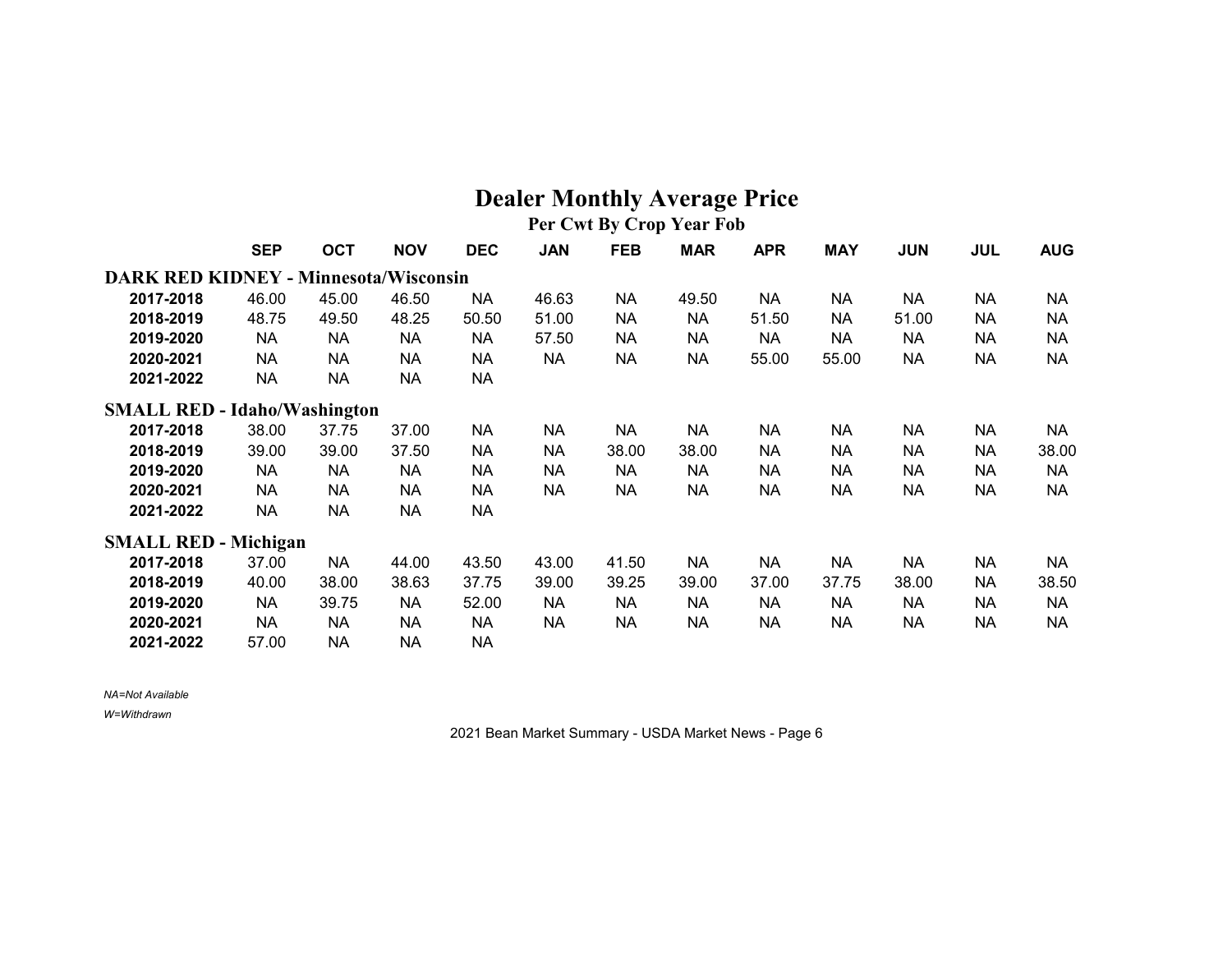|                                              |            |            |            |            |            |            | <b>Grower Monthly Average Price</b> |            |            |            |            |            |
|----------------------------------------------|------------|------------|------------|------------|------------|------------|-------------------------------------|------------|------------|------------|------------|------------|
|                                              |            |            |            |            |            |            | Per Cwt By Crop Year Fob            |            |            |            |            |            |
|                                              | <b>SEP</b> | <b>OCT</b> | <b>NOV</b> | <b>DEC</b> | <b>JAN</b> | <b>FEB</b> | <b>MAR</b>                          | <b>APR</b> | <b>MAY</b> | <b>JUN</b> | <b>JUL</b> | <b>AUG</b> |
| <b>DARK RED KIDNEY - Minnesota/Wisconsin</b> |            |            |            |            |            |            |                                     |            |            |            |            |            |
| 2017-2018                                    | 34.82      | 34.45      | 34.00      | 34.00      | 34.00      | 34.00      | 34.00                               | 34.00      | 34.00      | 34.13      | 34.25      | 34.06      |
| 2018-2019                                    | 35.44      | 35.50      | 35.00      | 35.17      | 35.50      | 35.50      | 36.00                               | 35.50      | 35.50      | 36.75      | 36.75      | 36.75      |
| 2019-2020                                    | 36.75      | 36.00      | 38.50      | 42.50      | <b>NA</b>  | <b>NA</b>  | <b>NA</b>                           | <b>NA</b>  | <b>NA</b>  | <b>NA</b>  | <b>NA</b>  | <b>NA</b>  |
| 2020-2021                                    | 41.00      | 36.50      | 36.50      | 36.50      | 35.25      | 35.50      | 37.75                               | 40.25      | 43.00      | 44.75      | 45.00      | 46.00      |
| 2021-2022                                    | 47.25      | 45.00      | 44.50      | 45.00      |            |            |                                     |            |            |            |            |            |
| <b>SMALL RED - Idaho/Washington</b>          |            |            |            |            |            |            |                                     |            |            |            |            |            |
| 2017-2018                                    | 27.00      | NA.        | 28.00      | NА         | <b>NA</b>  | NA.        | <b>NA</b>                           | 28.00      | 28.00      | 28.00      | 28.00      | 28.00      |
| 2018-2019                                    | 28.00      | 28.00      | 28.00      | 28.00      | 28.00      | 28.00      | 28.00                               | NA.        | NA.        | NA.        | NA.        | <b>NA</b>  |
| 2019-2020                                    | 26.00      | 26.00      | 27.00      | 27.00      | <b>NA</b>  | <b>NA</b>  | <b>NA</b>                           | <b>NA</b>  | <b>NA</b>  | NA.        | <b>NA</b>  | <b>NA</b>  |
| 2020-2021                                    | 31.00      | 30.00      | 30.00      | 30.00      | 30.00      | 30.00      | <b>NA</b>                           | <b>NA</b>  | <b>NA</b>  | NA.        | <b>NA</b>  | <b>NA</b>  |
| 2021-2022                                    | 42.00      | 42.00      | 42.00      | 42.00      |            |            |                                     |            |            |            |            |            |
| <b>SMALL RED - Michigan</b>                  |            |            |            |            |            |            |                                     |            |            |            |            |            |
| 2017-2018                                    | <b>NA</b>  | <b>NA</b>  | <b>NA</b>  | <b>NA</b>  | <b>NA</b>  | <b>NA</b>  | <b>NA</b>                           | <b>NA</b>  | <b>NA</b>  | <b>NA</b>  | <b>NA</b>  | <b>NA</b>  |
| 2018-2019                                    | 30.00      | 30.00      | 30.34      | 30.50      | 28.00      | 30.50      | 30.50                               | <b>NA</b>  | <b>NA</b>  | <b>NA</b>  | <b>NA</b>  | <b>NA</b>  |
| 2019-2020                                    | 30.00      | 32.50      | 31.00      | 31.00      | <b>NA</b>  | <b>NA</b>  | <b>NA</b>                           | NA         | NA.        | NA.        | <b>NA</b>  | <b>NA</b>  |
| 2020-2021                                    | 30.00      | 32.50      | 31.00      | 31.00      | 32.00      | 32.00      | <b>NA</b>                           | <b>NA</b>  | <b>NA</b>  | NA.        | <b>NA</b>  | <b>NA</b>  |
| 2021-2022                                    | 50.00      | 50.00      | 48.00      | 49.25      |            |            |                                     |            |            |            |            |            |

*NA=Not Available*

*W=Withdrawn*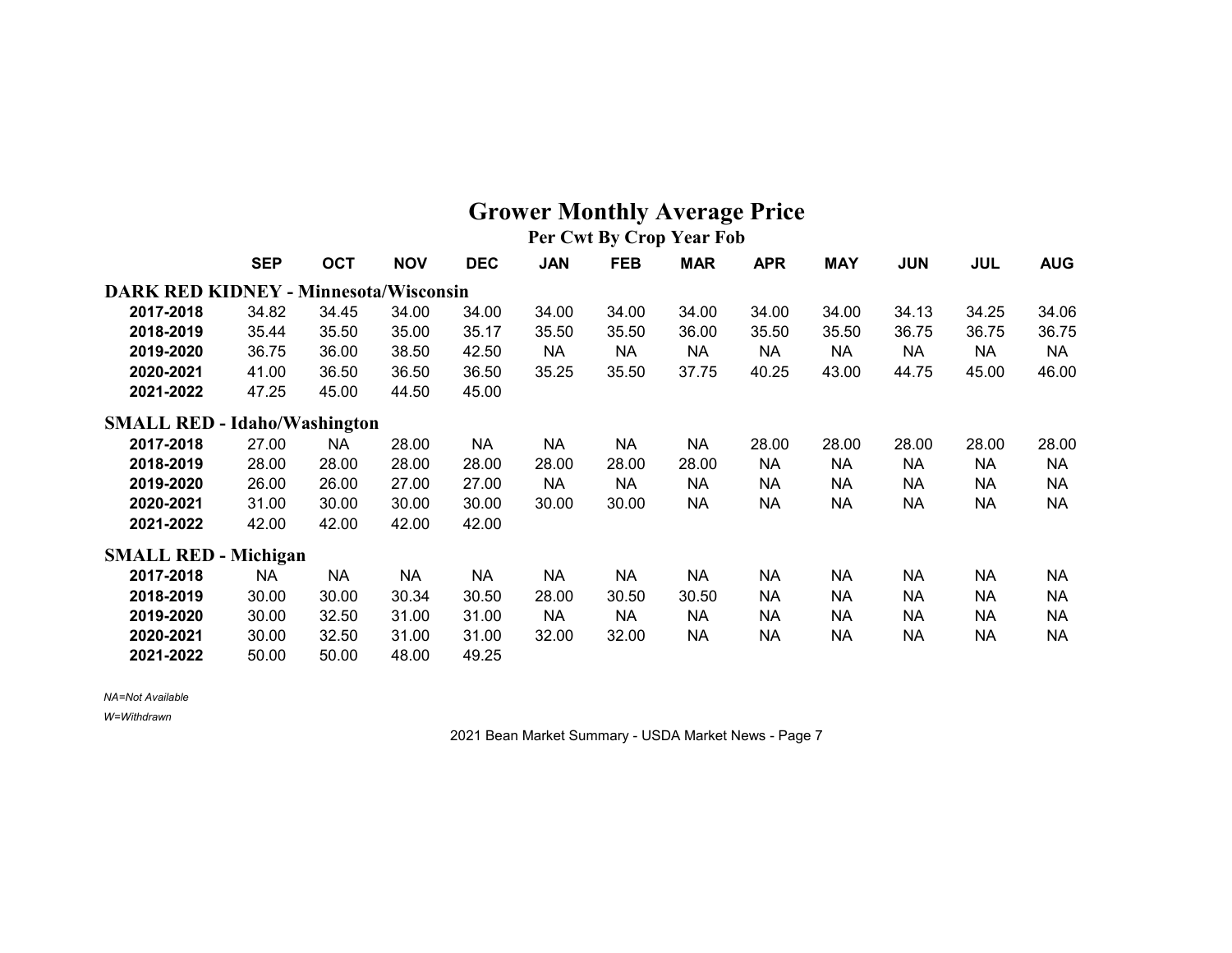### **Grower Monthly Average Price Per Cwt By Crop Year Fob**

|                                              | <b>SEP</b> | <b>OCT</b> | <b>NOV</b> | <b>DEC</b> | <b>JAN</b> | <b>FEB</b> | <b>MAR</b> | <b>APR</b> | <b>MAY</b> | <b>JUN</b> | <b>JUL</b> | <b>AUG</b> |
|----------------------------------------------|------------|------------|------------|------------|------------|------------|------------|------------|------------|------------|------------|------------|
| <b>BREWER LENTIL - Idaho/Washington</b>      |            |            |            |            |            |            |            |            |            |            |            |            |
| 2017-2018                                    | 29.75      | 30.10      | 31.00      | 31.00      | 31.50      | 31.50      | 31.50      | 31.50      | 31.50      | 30.00      | 28.00      | 24.75      |
| 2018-2019                                    | 23.25      | 19.85      | 19.25      | 19.25      | 19.25      | 19.25      | 19.00      | 19.00      | 19.00      | 18.50      | 18.50      | 18.00      |
| 2019-2020                                    | 15.00      | 13.00      | 13.50      | 14.00      | 14.00      | 14.13      | 14.50      | 14.50      | 15.00      | 16.00      | 16.38      | 18.00      |
| 2020-2021                                    | 17.75      | 18.25      | 17.75      | 17.75      | 18.50      | 19.00      | 20.50      | 23.25      | 21.50      | 23.90      | 27.95      | 34.63      |
| 2021-2022                                    | 38.76      | 40.00      | 40.00      | 40.00      |            |            |            |            |            |            |            |            |
| PARDINA LENTIL - Idaho/Washington            |            |            |            |            |            |            |            |            |            |            |            |            |
| 2017-2018                                    | 26.90      | 27.85      | 28.00      | 28.00      | 28.50      | 28.50      | 28.50      | 28.50      | 28.50      | 27.25      | 25.50      | 24.00      |
| 2018-2019                                    | 21.94      | 19.15      | 18.50      | 18.50      | 18.50      | 18.50      | 18.50      | 19.00      | 19.00      | 19.00      | 19.00      | 18.00      |
| 2019-2020                                    | 15.25      | 13.25      | 13.50      | 14.00      | 14.00      | 14.25      | 15.00      | 15.00      | 15.34      | 16.00      | 17.13      | 18.50      |
| 2020-2021                                    | 17.25      | 17.50      | 19.25      | 19.00      | 19.50      | 19.00      | 18.50      | 21.50      | 23.00      | 25.00      | 28.58      | 34.13      |
| 2021-2022                                    | 38.25      | 40.00      | 40.00      | 40.00      |            |            |            |            |            |            |            |            |
| <b>WHOLE GREEN PEA - Idaho/Washington</b>    |            |            |            |            |            |            |            |            |            |            |            |            |
| 2017-2018                                    | 11.75      | 13.25      | 13.50      | 10.25      | 12.13      | 12.75      | 12.75      | 12.88      | 12.75      | 12.00      | 12.00      | 12.00      |
| 2018-2019                                    | 11.69      | 11.70      | 11.50      | 11.50      | 11.25      | 11.75      | 12.00      | 12.25      | 12.25      | 12.00      | 12.00      | 10.50      |
| 2019-2020                                    | 9.50       | 8.50       | 8.50       | 9.50       | 10.50      | 10.75      | 12.10      | 12.25      | 12.25      | 12.25      | 12.13      | 10.25      |
| 2020-2021                                    | 8.88       | 8.85       | 8.88       | 8.88       | 9.34       | 9.75       | 10.13      | 10.38      | 10.63      | 11.10      | 12.65      | 16.81      |
| 2021-2022                                    | 21.75      | 21.50      | 21.50      | 21.50      |            |            |            |            |            |            |            |            |
| <b>WHOLE GREEN PEA -North Dakota/Montana</b> |            |            |            |            |            |            |            |            |            |            |            |            |
| 2017-2018                                    | 12.25      | 12.80      | 12.80      | 10.50      | 10.73      | 10.63      | 10.57      | 11.13      | 10.98      | 10.98      | 9.79       | 8.75       |
| 2018-2019                                    | 9.17       | 9.08       | 8.89       | 9.52       | 10.42      | 10.21      | 10.63      | 10.63      | 10.63      | 8.96       | 9.72       | 9.72       |
| 2019-2020                                    | 8.96       | 9.58       | 10.00      | 10.83      | 11.88      | 11.98      | 11.83      | 11.82      | 11.41      | 10.96      | 9.06       | 8.88       |
| 2020-2021                                    | 8.24       | 9.12       | 8.75       | 9.10       | 10.32      | 11.88      | 12.03      | 12.96      | 12.51      | 12.94      | 13.65      | 18.44      |
| 2021-2022                                    | 19.52      | 21.45      | 20.62      | 20.84      |            |            |            |            |            |            |            |            |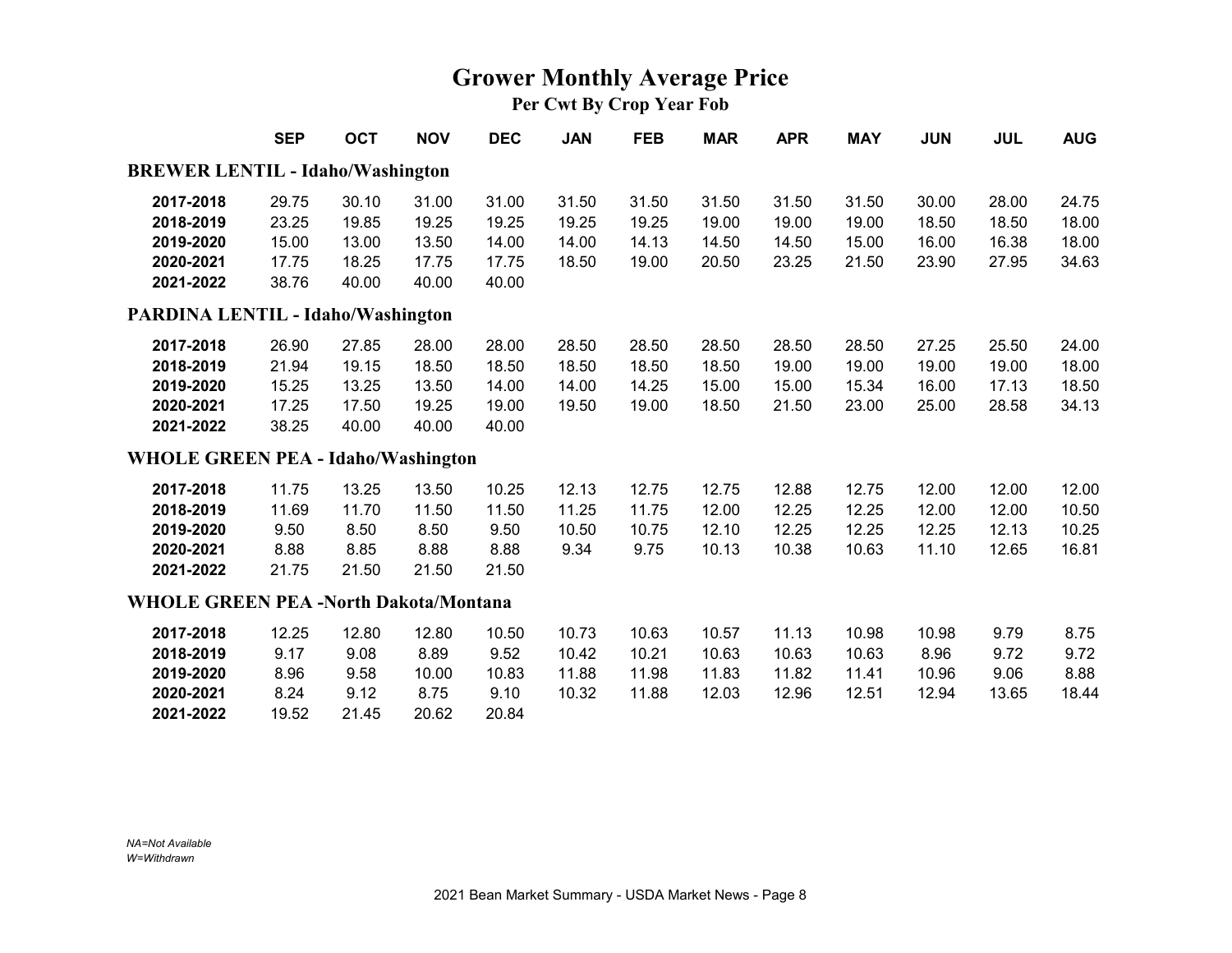## **Grower Monthly Average Price Per Cwt By Crop Year Fob**

|                                                | <b>SEP</b> | <b>OCT</b> | <b>NOV</b> | <b>DEC</b> | <b>JAN</b> | <b>FEB</b> | <b>MAR</b> | <b>APR</b> | <b>MAY</b> | <b>JUN</b> | <b>JUL</b> | <b>AUG</b> |
|------------------------------------------------|------------|------------|------------|------------|------------|------------|------------|------------|------------|------------|------------|------------|
| <b>RICHLEA LENTIL - North Dakota/Montana</b>   |            |            |            |            |            |            |            |            |            |            |            |            |
| 2017-2018                                      | 27.00      | 26.25      | 25.10      | 22.20      | 20.50      | 20.58      | 20.69      | 19.88      | 19.24      | 17.88      | 17.10      | 13.00      |
| 2018-2019                                      | 13.00      | 12.80      | 12.59      | 13.00      | 13.50      | 13.00      | 13.50      | 12.25      | 12.38      | 12.80      | 12.25      | 12.50      |
| 2019-2020                                      | 13.00      | 13.00      | 13.50      | 16.00      | 14.75      | 15.13      | 15.20      | 15.38      | 17.16      | 18.55      | 16.00      | 15.83      |
| 2020-2021                                      | 17.00      | 19.75      | 20.00      | 20.50      | 20.25      | 21.50      | 23.00      | 23.50      | 26.90      | 26.70      | 26.00      | 38.75      |
| 2021-2022                                      | 43.17      | 44.00      | 44.00      | 42.50      |            |            |            |            |            |            |            |            |
| <b>WHOLE YELLOW PEA - Idaho/Washington</b>     |            |            |            |            |            |            |            |            |            |            |            |            |
| 2017-2018                                      | 11.05      | 11.45      | 11.50      | <b>NA</b>  | 11.50      | 11.50      | 11.13      | 11.00      | 11.00      | 11.00      | 10.10      | 10.25      |
| 2018-2019                                      | <b>NA</b>  | <b>NA</b>  | <b>NA</b>  | <b>NA</b>  | <b>NA</b>  | <b>NA</b>  | <b>NA</b>  | <b>NA</b>  | <b>NA</b>  | <b>NA</b>  | <b>NA</b>  | <b>NA</b>  |
| 2019-2020                                      | <b>NA</b>  | NA.        | <b>NA</b>  | NA.        | <b>NA</b>  | NA.        | <b>NA</b>  | NA.        | NA.        | NA.        | NA.        | <b>NA</b>  |
| 2020-2021                                      | <b>NA</b>  | NA.        | <b>NA</b>  | <b>NA</b>  | <b>NA</b>  | <b>NA</b>  | <b>NA</b>  | <b>NA</b>  | <b>NA</b>  | NА         | <b>NA</b>  | <b>NA</b>  |
| 2021-2022                                      | <b>NA</b>  | <b>NA</b>  | <b>NA</b>  | <b>NA</b>  |            |            |            |            |            |            |            |            |
| <b>WHOLE YELLOW PEA - North Dakota/Montana</b> |            |            |            |            |            |            |            |            |            |            |            |            |
| 2017-2018                                      | 11.40      | 11.00      | 10.35      | 10.30      | 10.00      | 10.25      | 10.13      | 10.13      | 10.09      | 10.03      | 9.76       | 8.49       |
| 2018-2019                                      | 8.75       | 8.79       | 8.55       | 9.03       | 9.38       | 9.38       | 8.75       | 8.75       | 8.75       | 8.46       | 9.03       | 8.20       |
| 2019-2020                                      | 7.29       | 7.29       | 7.42       | 7.71       | 7.64       | 7.03       | 6.92       | 6.72       | 7.08       | 7.50       | 7.35       | 7.23       |
| 2020-2021                                      | 7.29       | 7.45       | 8.13       | 8.34       | 9.79       | 11.26      | 12.82      | 13.65      | 13.86      | 14.42      | 15.11      | 21.40      |
| 2021-2022                                      | 24.20      | 25.63      | 25.42      | 25.00      |            |            |            |            |            |            |            |            |

*NA=Not Available W=Withdrawn*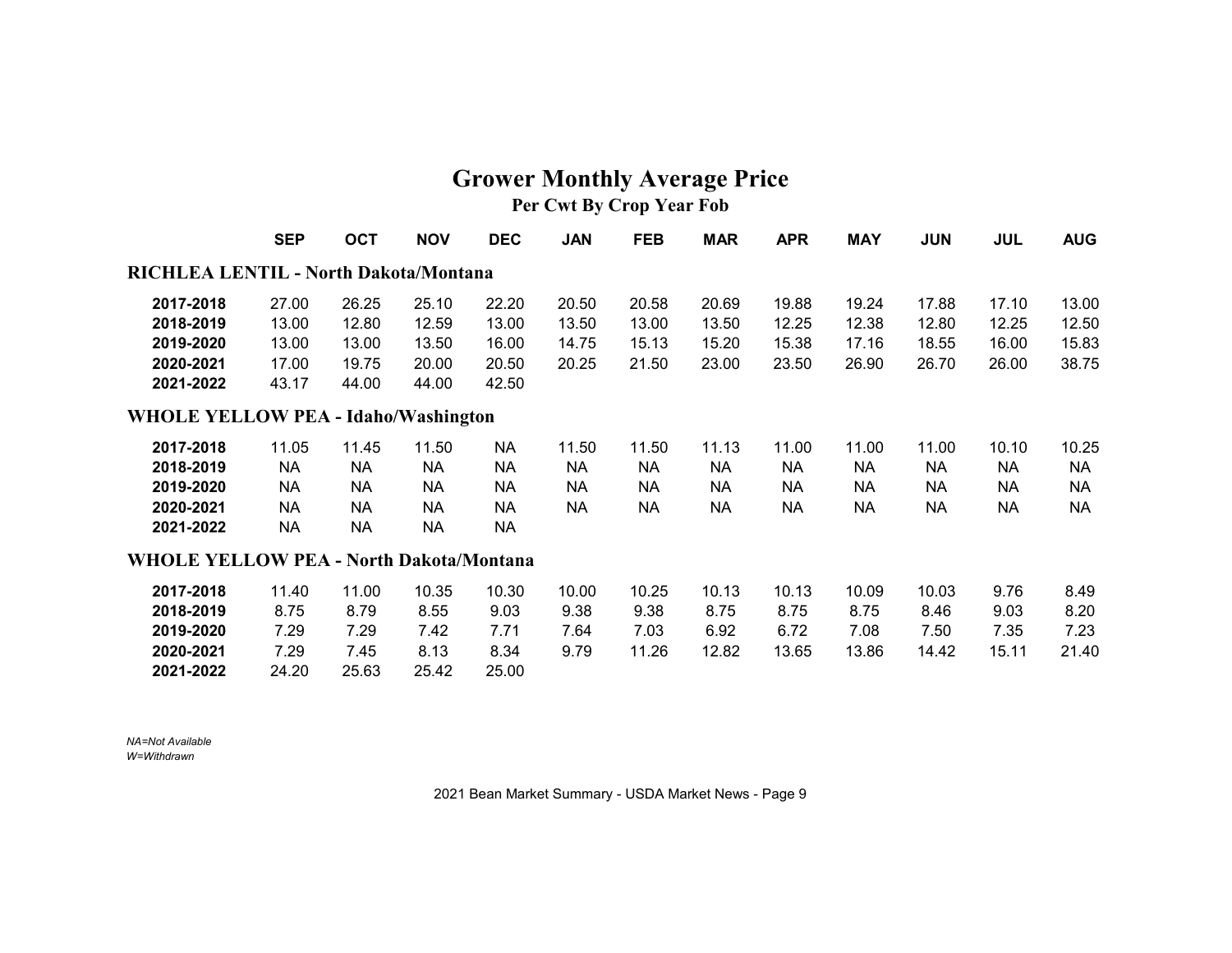| <b>Class</b>            | 2021   | 2020   | 2019   | 2018   | 2017   | 5 Year Average |
|-------------------------|--------|--------|--------|--------|--------|----------------|
| Pea Bean, (Navy)        | 3,536  | 4,551  | 2,982  | 4,191  | 4,103  | 3,873          |
| <b>Great Northern</b>   | 1,183  | 1,763  | 1,027  | 1,188  | 1,298  | 1,292          |
| <b>Small White</b>      | 142    | 127    | 113    | 155    | 40     | 115            |
| Pinto                   | 7,430  | 13,358 | 6,803  | 8,778  | 13,559 | 9,986          |
| <b>Dark Red Kidney</b>  | 1,821  | 2,070  | 1,444  | 1,625  | 1,099  | 1,612          |
| <b>Light Red Kidney</b> | 1,261  | 1,302  | 910    | 897    | 899    | 1,054          |
| <b>Pink</b>             | 335    | 316    | 288    | 398    | 332    | 334            |
| <b>Small Red</b>        | 948    | 966    | 574    | 701    | 438    | 725            |
| <b>Cranberry</b>        | 262    | 130    | 158    | 244    | 185    | 196            |
| <b>Black</b>            | 4,644  | 6,555  | 5,063  | 5,212  | 5,120  | 5,319          |
| <b>Large Lima</b>       | 175    | 226    | 200    | 234    | 260    | 219            |
| <b>Baby Lima</b>        | 169    | 209    | 289    | 275    | 190    | 226            |
| <b>Blackeye</b>         | 232    | 359    | 268    | 528    | 437    | 365            |
| Garbanzo                | 2,861  | 4,087  | 6,256  | 12,787 | 7,057  | 6,610          |
| <b>Other</b>            | 583    | 733    | 637    | 532    | 583    | 614            |
| <b>Total</b>            | 25,582 | 36,752 | 27,012 | 37,745 | 35,600 | 32,538         |

## **Dry Edible Beans, U.S. Production by Commercial Class (1,000 Cwt. )**

*Source: USDA, NASS. \*Subject to revision.*

#### **USDA/KCCC Purchases of Dry Edible Beans, Peas, & Lentils Under PL480 Program for Export Distribution (MT)**

| <b>CLASS</b>             | <b>FY21</b> | <b>FY20</b>    | <b>FY19</b> | <b>FY18</b>    | <b>FY17</b>    | <b>Average</b> |
|--------------------------|-------------|----------------|-------------|----------------|----------------|----------------|
| <b>PEA BEAN</b>          | 0           | 0              | 11,780      | 0              | 0              | 2,356          |
| <b>PINTO</b>             | 460         | 300            | 3,650       | 2,450          | 1,660          | 1,704          |
| <b>GREAT NORTHERN</b>    | 0           | 20             | 4,180       | 8,550          | 60             | 2,562          |
| <b>SMALL RED</b>         | 560         | 710            | 1,980       | 1,140          | 600            | 998            |
| <b>BLACK</b>             | 560         | 680            | 890         | 1,150          | 1,510          | 958            |
| <b>LIGHT RED KIDNEY</b>  | 0           | $\overline{0}$ | 680         | 0              | 0              | 136            |
| <b>DARK RED KIDNEY</b>   | 0           | 0              | 0           | 0              | 250            | 50             |
| <b>SMALL WHITE</b>       | 0           | $\overline{0}$ | 2,060       | $\overline{0}$ | $\overline{0}$ | 412            |
| <b>GARBANZO</b>          | 0           | 0              | 0           | 0              | 0              | $\Omega$       |
| <b>LENTIL</b>            | 11,070      | 35,220         | 15,800      | 26,800         | 9,160          | 19,610         |
| <b>GREEN PEA</b>         | 16,320      | 33,670         | 19,970      | 8,180          | 9,850          | 17,598         |
| <b>SPLIT GREEN PEAS</b>  | 14,310      | 270            | 1,010       | 21,720         | 32,690         | 14,000         |
| YELLOW PEA               | 13,810      | 8,090          | 1,920       | 12,550         | 4,670          | 8,208          |
| <b>SPLIT YELLOW PEAS</b> | 77,690      | 77,950         | 75,960      | 79,490         | 64,880         | 75,194         |
| <b>TOTAL</b>             | 134,780     | 156,910        | 139,880     | 162,030        | 125,330        | 143,786        |

*Source: USDA Kansas City Commodities Corporation*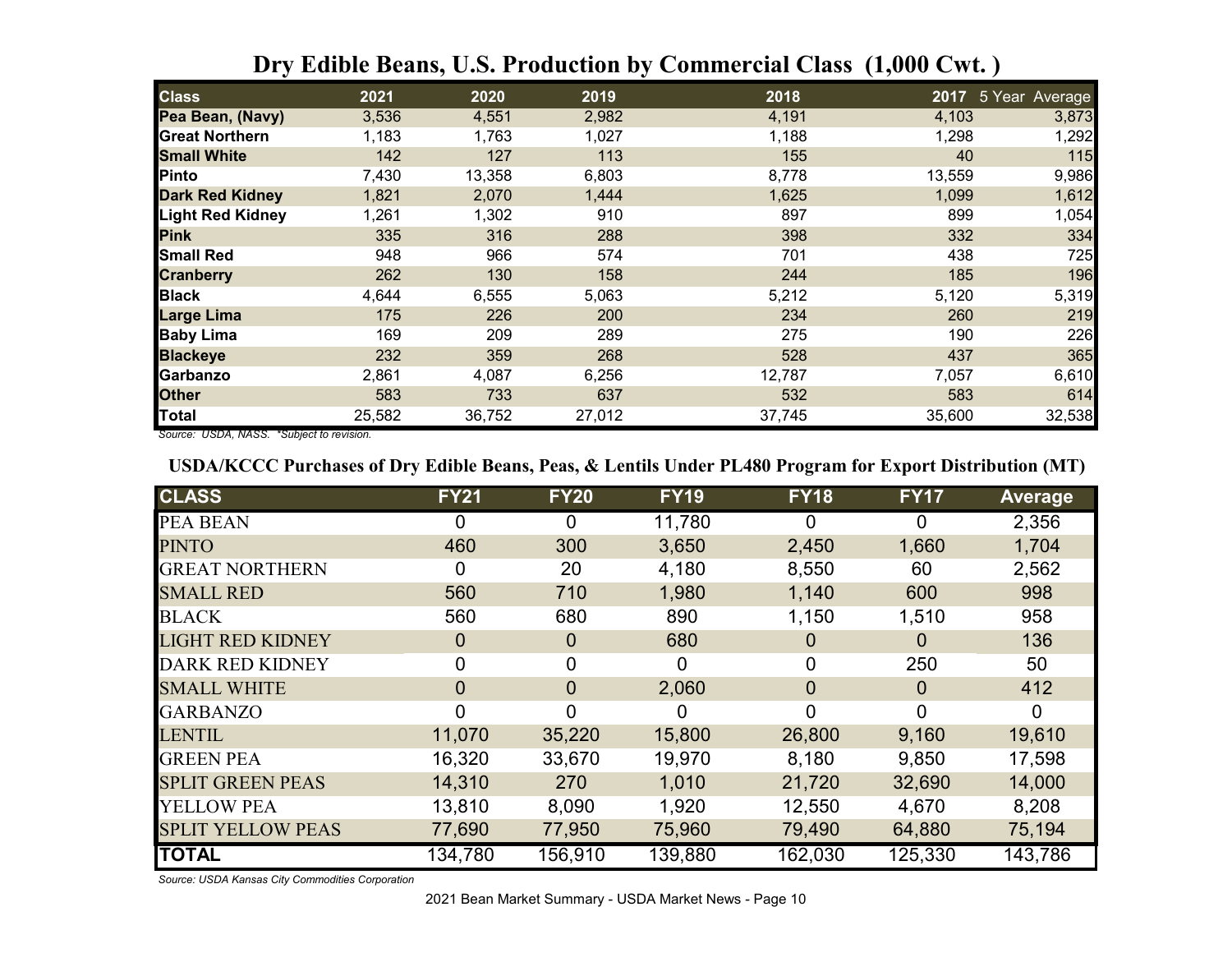# **USDA Dry Pea and Lentil Production Data 2017-2021**

|                      |                | <b>LENTIL</b> |       |       |       |  |  |
|----------------------|----------------|---------------|-------|-------|-------|--|--|
|                      | Production     |               |       |       |       |  |  |
|                      | $(1,000$ Cwt.) |               |       |       |       |  |  |
| <b>STATE</b>         | 2021           | 2020          | 2019  | 2018  | 2017  |  |  |
| Idaho                | 86             | 341           | 363   | 442   | 315   |  |  |
| Montana              | 2,014          | 5,328         | 3,354 | 4,860 | 4,355 |  |  |
| <b>North Dakota</b>  | 946            | 1,130         | 923   | 2,398 | 2,175 |  |  |
| Washington           | 281            | 599           | 671   | 708   | 637   |  |  |
| <b>United States</b> | 3,327          | 7,398         | 5,311 | 8,408 | 7,482 |  |  |

| <b>DRY EDIBLE PEA</b> |                |       |       |       |           |  |  |
|-----------------------|----------------|-------|-------|-------|-----------|--|--|
|                       | Production     |       |       |       |           |  |  |
|                       | $(1,000$ Cwt.) |       |       |       |           |  |  |
| <b>STATE</b>          | 2021           | 2020  | 2019  | 2018  | 2017      |  |  |
| Idaho                 | 302            | 860   | 513   | 175   | 234       |  |  |
| <b>Montana</b>        | 3315           | 9895  | 10150 | 5022  | 3854      |  |  |
| <b>Nebraska</b>       | 354            | 362   | 644   | 902   | <b>NA</b> |  |  |
| North Dakota          | 3582           | 7736  | 9153  | 8030  | 7380      |  |  |
| <b>South Dakota</b>   | 131            | 412   | 330   | 399   | <b>NA</b> |  |  |
| Washington            | 865            | 2364  | 1420  | 1275  | 1200      |  |  |
| <b>United States</b>  | 8549           | 21629 | 22210 | 15803 | 12668     |  |  |

\* TBA - To Be Announced

*Source: USDA, NASS Crop Production Report - 2015, Previous years annual totals will be updated as information becomes available*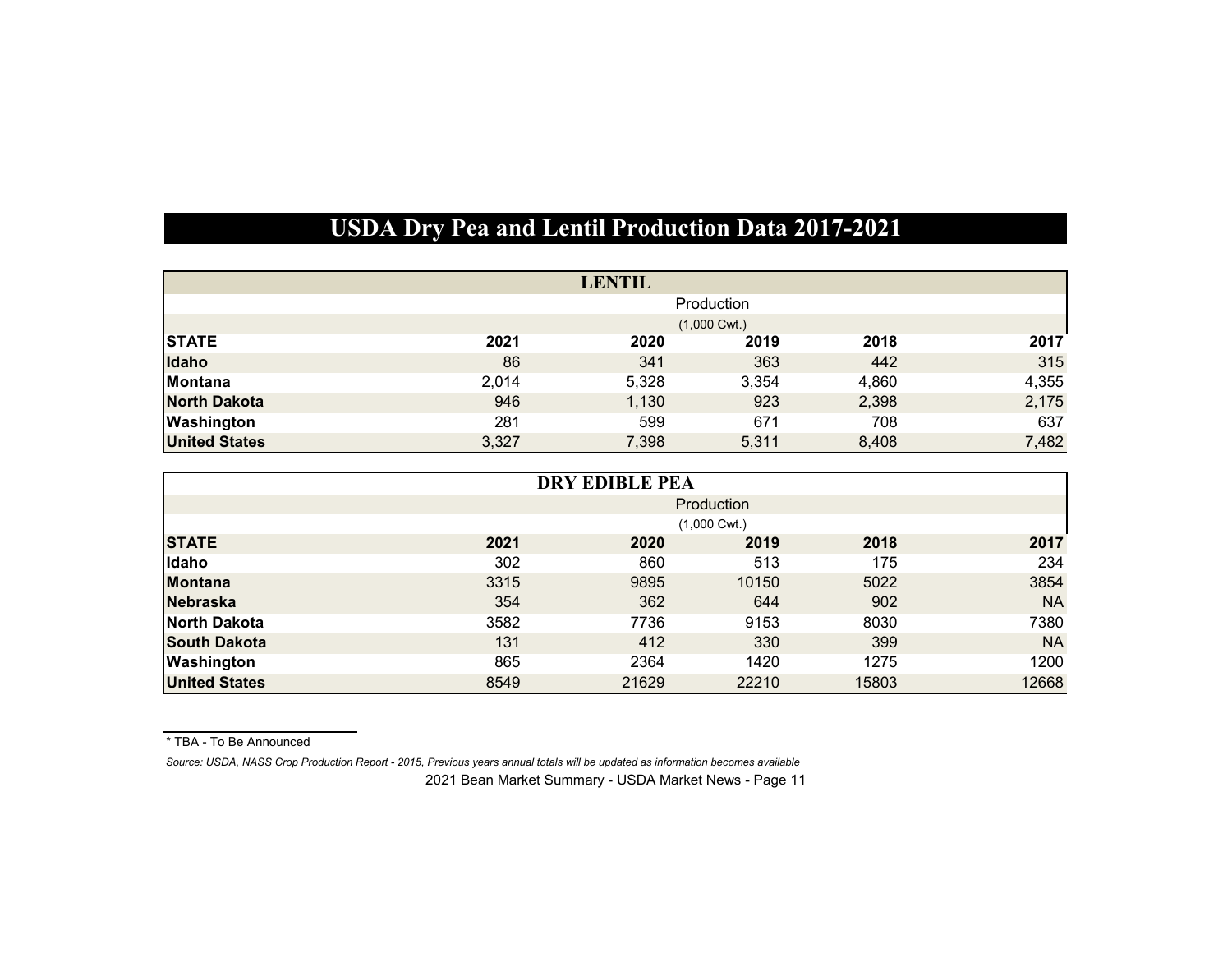| <b>BEANS</b>          | <b>Jan 21-Dec 22</b> | <b>Jan 20-Dec 20</b> | Jan 19-Dec 19 | <b>Jan 18-Dec 18</b> | <b>Jan 17-Dec 17</b> |
|-----------------------|----------------------|----------------------|---------------|----------------------|----------------------|
| <b>PEA BEAN</b>       | 59,076               | 54,598               | 73,795        | 56,339               | 90,972               |
| <b>GREAT NORTHERN</b> | 7,330                | 6,619                | 23,570        | 9,143                | 12,506               |
| LIMA                  | 739                  | 6,426                | 9,865         | 5,383                | 7,918                |
| <b>KIDNEY</b>         | 114,173              | 131,020              | 114,380       | 117,607              | 109,292              |
| <b>PINTO</b>          | 61,862               | 52,516               | 60,266        | 50,162               | 50,955               |
| <b>BLACK</b>          | 76,314               | 78,269               | 50,215        | 51,640               | 57,819               |
| <b>BEANS NESOI**</b>  | 11,335               | 7,253                | 14,127        | 22,641               | 38,015               |
| <b>SMALL RED</b>      | 12,361               | 22,074               | 10,889        | 11,313               | 8,258                |
|                       |                      |                      |               |                      |                      |
| <b>TOTAL</b>          | 343,190              | 358,775              | 357,107       | 324,228              | 375,735              |

### **U.S. Exports, Dry Beans (MT)**

*Note: Bean, NESOI (Not Elsewhere Specified Or Indicated) includes Beans NESOI, Broad Beans, White, Pink, Cranberry, and Mung Beans*

## **U.S. Exports, Dry Peas (MT)**

| <b>PEAS</b>            | <b>Jan 21-Dec 21</b> | <b>Jan 20-Dec 20</b> | Jan 19-Dec 19 | <b>Jan 18-Dec 18</b> | Jan 17-Dec 17 |
|------------------------|----------------------|----------------------|---------------|----------------------|---------------|
| <b>LENTIL</b>          | 190,509              | 316,187              | 255,423       | 126,025              | 246,048       |
| <b>YELLOW PEAS</b>     | 58,803               | 146,956              | 13,203        | 19,673               | 57,193        |
| <b>GREEN PEAS</b>      | 100.664              | 172.051              | 129.414       | 105,799              | 146,323       |
| <b>SPLIT PEAS</b>      | 103,869              | 120,109              | 91,967        | 80,011               | 86,323        |
| <b>PEAS NESOI**</b>    | 73,902               | 28,168               | 24,915        | 27,590               | 52,305        |
| <b>AUSTRIAN WINTER</b> | 833                  | 708                  | 814           | 2,385                | 1,326         |
| <b>GARBANZO</b>        | 107,902              | 148,466              | 144,282       | 77,689               | 148,947       |
| <b>TOTAL</b>           | 636,482              | 932,645              | 660,018       | 439,172              | 738,465       |

*Note: Peas NESOI (Not Elsewhere Specified Or Indicated)*